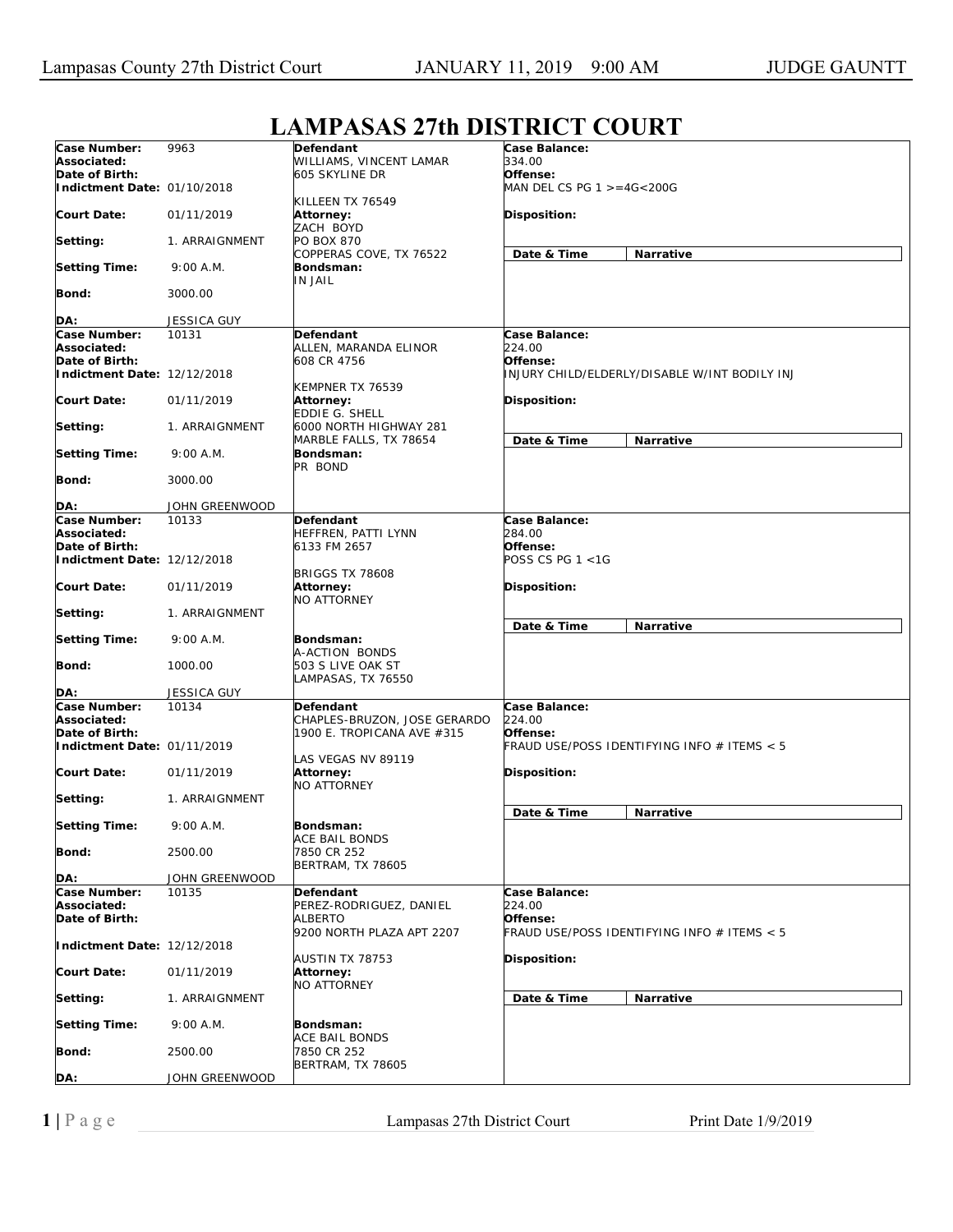| Case Number:                | 10139                      | Defendant                          | Case Balance:                                 |
|-----------------------------|----------------------------|------------------------------------|-----------------------------------------------|
| Associated:                 |                            | SHANKS, JOSEPH RAYMOND             | <i>284.00</i>                                 |
| Date of Birth:              |                            | 486 CR 123                         | Offense:                                      |
|                             |                            |                                    | POSS CS PG 1 <1G                              |
| Indictment Date: 12/12/2018 |                            | <b>BUCKHOLTS TX 76518</b>          |                                               |
|                             |                            | Attorney:                          | Disposition:                                  |
| <b>Court Date:</b>          | 01/11/2019                 | ZACH BOYD                          |                                               |
|                             |                            | PO BOX 870                         |                                               |
| Setting:                    | 1. ARRAIGNMENT             | COPPERAS COVE, TX 76522            | Date & Time<br><b>Narrative</b>               |
| <b>Setting Time:</b>        | 9:00 A.M.                  | Bondsman:<br>ACE BAIL BONDS        |                                               |
|                             |                            | 7850 CR 252                        |                                               |
| Bond:                       | 1000.00                    | <b>BERTRAM, TX 78605</b>           |                                               |
|                             |                            |                                    |                                               |
| DA:                         | JOHN GREENWOOD             |                                    |                                               |
| Case Number:                | 10140                      | Defendant                          | Case Balance:                                 |
| Associated:                 |                            | HECK, WILLIAM BLANCHARD            | 284.00                                        |
| Date of Birth:              |                            | 2727 FENWOOD RD                    | Offense:                                      |
|                             |                            |                                    | POSS CS PG 1 <1G                              |
| Indictment Date: 12/12/2018 |                            | HOUSTON TX 77005                   |                                               |
| <b>Court Date:</b>          | 01/11/2019                 | Attorney:<br>WILLIE SCHMERLER      | <b>Disposition:</b>                           |
|                             |                            | 602 WEST 11TH STREET               |                                               |
| Setting:                    | 1. ARRAIGNMENT             | AUSTIN, TX 78701                   | Date & Time<br>Narrative                      |
|                             |                            | Bondsman:                          |                                               |
| <b>Setting Time:</b>        | 9:00 A.M.                  | CASH BOND                          |                                               |
|                             |                            |                                    |                                               |
| Bond:                       | 1000.00                    |                                    |                                               |
|                             |                            |                                    |                                               |
| DA:                         | <b>JESSICA GUY</b><br>9890 |                                    |                                               |
| Case Number:<br>Associated: | 9756                       | Defendant<br>GAUNA, REFUGIO        | Case Balance:<br>224.00                       |
| Date of Birth:              |                            | 105 N. BROAD ST.                   | Offense:                                      |
|                             |                            | Lampasas, TX 76550                 | TAMPER/FABRICATE PHYS EVID W/INTENT TO IMPAIR |
| Indictment Date: 10/18/2017 |                            |                                    |                                               |
|                             |                            | Attorney:                          | Disposition:                                  |
| <b>Court Date:</b>          | 01/11/2019                 | RALEIGH H VAN TREASE               |                                               |
|                             |                            | P.O. BOX 341045 AUSTIN TX 78734    |                                               |
| Setting:                    | 1. ARRAIGNMENT             | LAKEWAY, TX 78734                  | Date & Time<br>Narrative                      |
| <b>Setting Time:</b>        | 9:00 A.M.                  | Bondsman:                          |                                               |
|                             |                            | EDDIE SHELL                        |                                               |
|                             |                            |                                    |                                               |
|                             |                            | 6000 N HWY 281                     |                                               |
| Bond:                       | 3000.00                    | GRANITE SHOALS, TX 78654           |                                               |
| DA:                         | <b>JESSICA GUY</b>         |                                    |                                               |
| Case Number:                | 10142                      | Defendant                          | Case Balance:                                 |
| Associated:                 |                            | PATTERSON, RANDY JOSEPH            | <i>284.00</i>                                 |
| Date of Birth:              |                            | 308 N ARNOLD                       | Offense:                                      |
|                             |                            |                                    | POSS CS PG 1 <1G                              |
| Indictment Date: 01/07/2019 |                            | LAMPASAS TX 76550                  |                                               |
|                             |                            | Attorney:                          | Disposition:                                  |
| <b>Court Date:</b>          | 01/11/2019                 | KIRK FULK                          |                                               |
|                             |                            | PO BOX 1049                        |                                               |
| Setting:                    | 1. ARRAIGNMENT             | GOLDTHWAITE, TX 76844<br>Bondsman: | Date & Time<br>Narrative                      |
| <b>Setting Time:</b>        | 9:00 A.M.                  | IN JAIL                            |                                               |
|                             |                            |                                    |                                               |
| Bond:                       | 0.00                       |                                    |                                               |
|                             |                            |                                    |                                               |
| DA:                         | JOHN GREENWOOD             |                                    |                                               |
| Case Number:                | 9756                       | Defendant                          | Case Balance:                                 |
| Associated:                 |                            | GAUNA, REFUGIO COCO                | 279.00                                        |
| Date of Birth:              |                            | 105 N. BROAD ST.                   | Offense:<br>CREDIT CARD OR DEBIT CARD ABUSE   |
| Indictment Date: 03/15/2017 |                            | LAMPASAS, TX 76550                 |                                               |
|                             |                            | Attorney:                          | Disposition:                                  |
| <b>Court Date:</b>          | 01/11/2019                 | RALEIGH H VAN TREASE               |                                               |
|                             |                            | P.O. BOX 341045 AUSTIN TX 78734    |                                               |
| Setting:                    | 2. PRE TRIAL               | LAKEWAY, TX 78734                  | Date & Time<br>Narrative                      |
|                             |                            | Bondsman:                          |                                               |
| <b>Setting Time:</b>        | 9:00 A.M.                  | EDDIE SHELL                        |                                               |
|                             |                            | 6000 N HWY 281                     |                                               |
| Bond:                       | 0.00                       | GRANITE SHOALS, TX 78654           |                                               |
| DA:                         | JOHN GREENWOOD             |                                    |                                               |
| $2 P \text{ a } g e$        |                            | Lampasas 27th District Court       | Print Date 1/9/2019                           |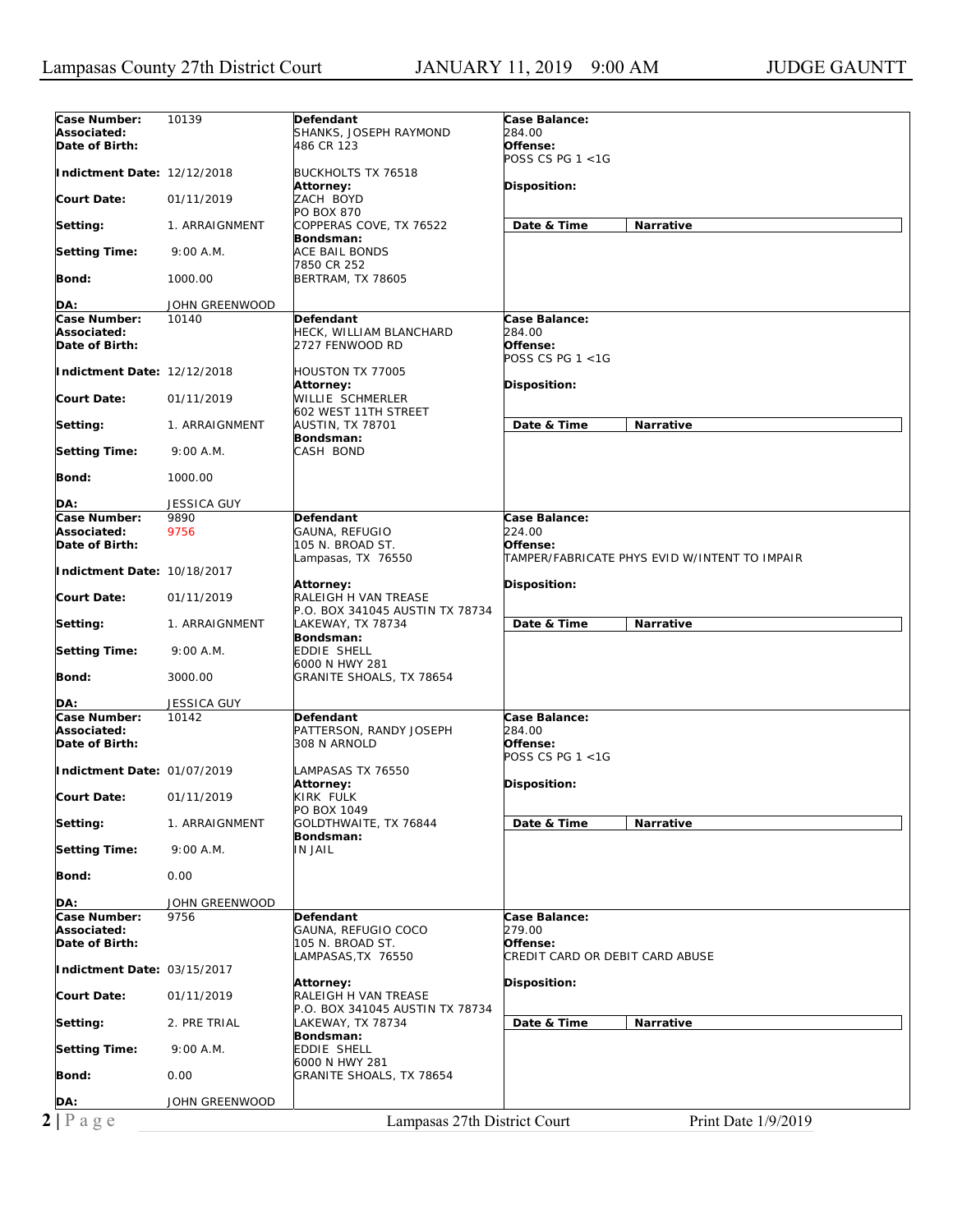| Case Number:                  | 9609           | Defendant                                     | Case Balance:                  |
|-------------------------------|----------------|-----------------------------------------------|--------------------------------|
| Associated:                   |                | WEST, ALEXIS PAIGE                            | 284.00                         |
| Date of Birth:                |                | 1920 HIGHLAND DRIVE BUCHANANA Offense:        |                                |
|                               |                | <b>DAM</b>                                    | POSS CS PG $1 > = 1G < 4G$     |
| Indictment Date: 08/17/2016   |                |                                               | Disposition:                   |
| Court Date:                   | 01/11/2019     | Attorney:                                     |                                |
|                               |                | TRACY D CLUCK                                 |                                |
| Setting:                      | 2. PRE TRIAL   | 12600 HILL COUNTRY BLVD., STE. R- Date & Time | Narrative                      |
|                               | 9:00 A.M.      | 275<br>AUSTIN, TX 78738                       |                                |
| <b>Setting Time:</b>          |                | Bondsman:                                     |                                |
| Bond:                         | 2500.00        | <b>JIM TIMMONS</b>                            |                                |
|                               |                | 1508 W. COMMERCE                              |                                |
| DA:                           | JOHN GREENWOOD | SAN SABA, TX 76877                            |                                |
| Case Number:<br>Associated:   | 10090          | Defendant<br>SHANKS, JOSEPH RAYMOND           | Case Balance:<br><i>384.00</i> |
| Date of Birth:                |                | 486 CR 123                                    | Offense:                       |
|                               |                |                                               | POSS CS PG 1 <1G               |
| Indictment Date: 09/12/2018   |                | <b>BUCKHOLTS TX 76518</b>                     |                                |
| Court Date:                   | 01/11/2019     | Attorney:<br>ZACH BOYD                        | Disposition:                   |
|                               |                | PO BOX 870                                    |                                |
| Setting:                      | 2. PRE TRIAL   | COPPERAS COVE, TX 76522                       | Date & Time<br>Narrative       |
|                               |                | Bondsman:                                     |                                |
| <b>Setting Time:</b>          | 9:00 A.M.      | IN JAIL                                       |                                |
| Bond:                         | 0.00           |                                               |                                |
|                               |                |                                               |                                |
| DA:                           | JOHN GREENWOOD |                                               |                                |
| Case Number:<br>Associated:   | 10029          | Defendant<br>NAVARRO, ADRIAN LOUIS            | Case Balance:<br>674.00        |
| Date of Birth:                |                | 604 S WALNUT                                  | Offense:                       |
|                               |                |                                               | AGG SEXUAL ASSAULT CHILD       |
| Indictment Date: 05/16/2018   |                | LAMPASAS TX 76550                             |                                |
| Court Date:                   |                | Attorney:                                     | <b>Disposition:</b>            |
|                               | 01/11/2019     | EDDIE G. SHELL<br>6000 NORTH HIGHWAY 281      |                                |
| Setting:                      | 3. PLEA        | MARBLE FALLS, TX 78654                        | Date & Time<br>Narrative       |
|                               |                | Bondsman:                                     |                                |
| <b>Setting Time:</b>          | 9:00 A.M.      | ALBERT SAENZ                                  |                                |
| Bond:                         | 0.00           | 611 S WATER<br><b>BURNET, TX 78611</b>        |                                |
|                               |                |                                               |                                |
| DA:                           | JOHN GREENWOOD |                                               |                                |
| Case Number:                  | 9966           | Defendant                                     | Case Balance:                  |
| Associated:<br>Date of Birth: |                | MALDONADO, JULIAANN NICOLE<br>200 W RAILWAY   | 404.00<br>Offense:             |
|                               |                |                                               | POSS CS PG 1 <1G               |
| Indictment Date: 01/01/1900   |                | LOMETA TX 76853                               |                                |
|                               |                | Attorney:                                     | Disposition:                   |
| <b>Court Date:</b>            | 01/11/2019     | BILL PRICE<br>408 SOUTH LIVE OAK              |                                |
| Setting:                      | 3. PLEA        | LAMPASAS, TX 76550                            | Date & Time<br>Narrative       |
|                               |                | Bondsman:                                     |                                |
| <b>Setting Time:</b>          | 9:00 A.M.      | NITA'S BAIL BONDS DBA COX,                    |                                |
| Bond:                         |                | JUANITA<br>1004 W COMMERCE                    |                                |
|                               | 2500.00        | BROWNWOOD, TX 76801                           |                                |
| DA:                           | JOHN GREENWOOD |                                               |                                |
| Case Number:                  | 9943           | Defendant                                     | Case Balance:                  |
| Associated:                   |                | MALDONADO, JULIAANN NICOLE                    | 404.00                         |
| Date of Birth:                |                | 200 W RAILWAY                                 | Offense:<br>POSS CS PG 1 <1G   |
| Indictment Date: 12/13/2017   |                | LOMETA TX 76853                               |                                |
|                               |                | Attorney:                                     | Disposition:                   |
| Court Date:                   | 01/11/2019     | <b>BILL PRICE</b>                             |                                |
|                               |                | 408 SOUTH LIVE OAK                            | Date & Time<br>Narrative       |
| Setting:                      | 3. PLEA        | LAMPASAS, TX 76550<br>Bondsman:               |                                |
| <b>Setting Time:</b>          | 9:00 A.M.      | NITA'S BAIL BONDS DBA COX,                    |                                |
|                               |                | JUANITA                                       |                                |
| <b>Bond:</b>                  | 5000.00        | 1004 W COMMERCE                               |                                |
| DA:                           | JOHN GREENWOOD | BROWNWOOD, TX 76801                           |                                |
|                               |                |                                               |                                |
| $3 P \text{ age}$             |                | Lampasas 27th District Court                  | Print Date 1/9/2019            |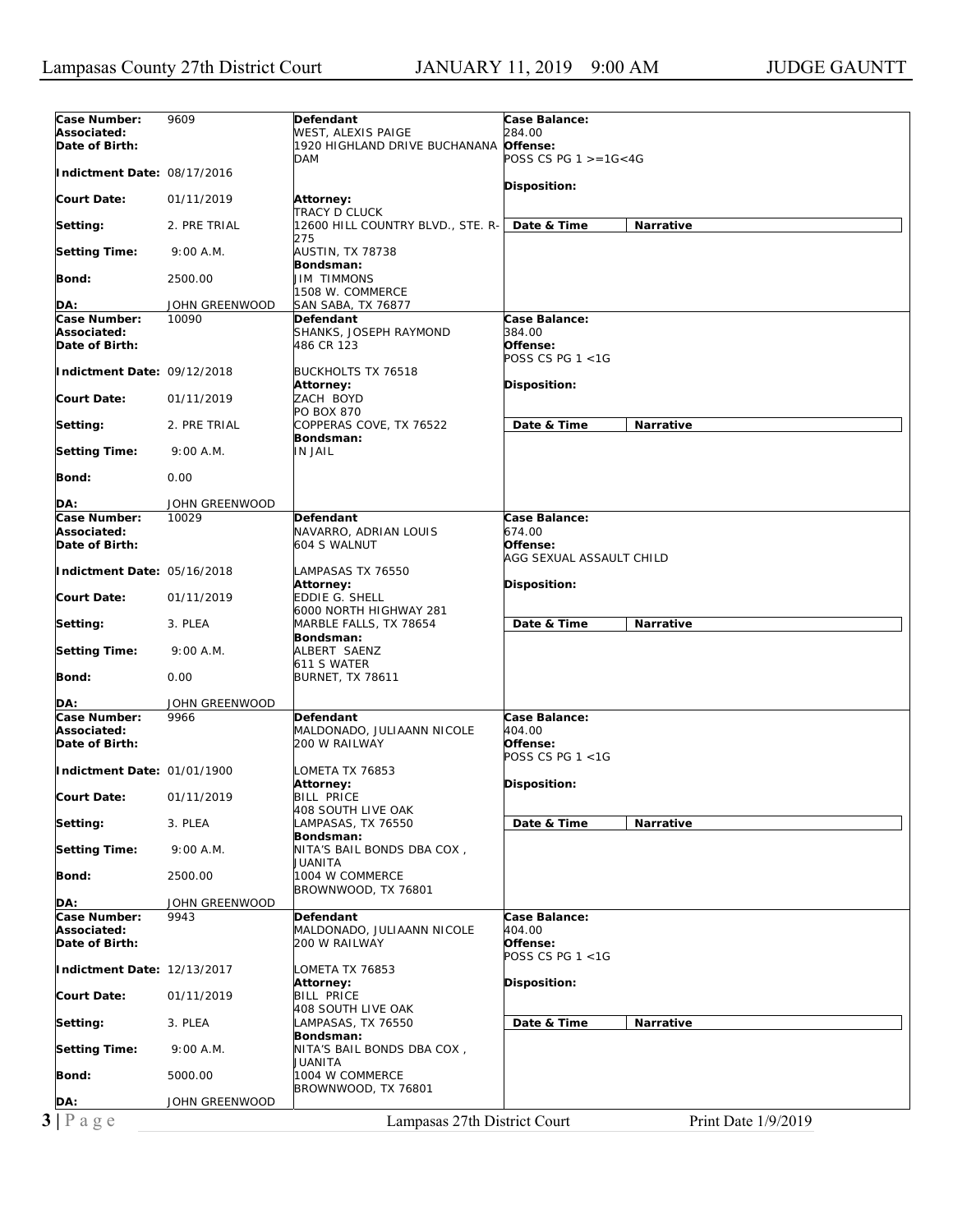| Case Number:                | 9392                  | Defendant                      | Case Balance:                               |
|-----------------------------|-----------------------|--------------------------------|---------------------------------------------|
| Associated:                 |                       | BANKSTON, LANDON RAY           | 359.00                                      |
| Date of Birth:              |                       | 1306 EASTWIND                  | Offense:                                    |
|                             |                       |                                | POSS CS PG $2 > = 4G < 400G$                |
| Indictment Date: 05/13/2015 |                       | <b>EARLY TX 76802</b>          |                                             |
|                             |                       | Attorney:                      | Disposition:                                |
| <b>Court Date:</b>          | 01/11/2019            | PAUL HARRELL                   |                                             |
|                             |                       | 412 S. LIVEOAK STREET          |                                             |
|                             |                       |                                |                                             |
| Setting:                    | ADJUDICATION          | LAMPASAS, TX 76550             | Date & Time<br>Narrative                    |
|                             | ANNOUNCEMENT          | Bondsman:                      |                                             |
| <b>Setting Time:</b>        | 9:00 A.M.             | <b>FREEDOM BAIL BONDS</b>      |                                             |
|                             |                       | 900 CONGRESS AVE SUITE M-150   |                                             |
| Bond:                       | 2500.00               | AUSTIN, TX 78701               |                                             |
|                             |                       |                                |                                             |
| DA:                         | JESSICA GUY           |                                |                                             |
| Case Number:                | 9405                  | <b>Defendant</b>               | Case Balance:                               |
| Associated:                 |                       | KNIGHT, SHAWNA KAY             | 284.00                                      |
| Date of Birth:              |                       | 1612 MILLER STREET             | Offense:                                    |
|                             |                       |                                | POSS CS PG 1 <1G                            |
| Indictment Date: 06/17/2015 |                       | BELTON TX 76513                |                                             |
|                             |                       |                                |                                             |
|                             |                       | Attorney:                      | Disposition:                                |
| <b>Court Date:</b>          | 01/11/2019            | <b>NO ATTORNEY</b>             |                                             |
|                             |                       |                                |                                             |
| Setting:                    | ADJUDICATION          |                                | Date & Time<br>Narrative                    |
|                             | ANNOUNCEMENT          | Bondsman:                      |                                             |
| <b>Setting Time:</b>        |                       | CLICK OF THE CUFFS             |                                             |
|                             | 9:00 A.M.             | 6301 CR 330 EMAIL:             |                                             |
| Bond:                       |                       | COTCBB@GMAIL.COM               |                                             |
|                             | 0.00                  | <b>BERTRAM, TX 78605</b>       |                                             |
| DA:                         |                       |                                |                                             |
|                             | JOHN GREENWOOD        |                                |                                             |
| Case Number:                | 8669                  | Defendant                      | Case Balance:                               |
|                             |                       |                                |                                             |
| Associated:                 |                       | ALLEN, LISA DENISE             | 280.00                                      |
| Date of Birth:              |                       | 205 AVE F APT 5                | Offense:                                    |
|                             |                       |                                | FRAUD USE/POSS IDENTIFYING INFO # ITEMS < 5 |
| Indictment Date: 04/20/2011 |                       | COPPERAS COVE TX 76522         |                                             |
|                             |                       | Attorney:                      | Disposition:                                |
| <b>Court Date:</b>          | 01/11/2019            | PAUL HARRELL                   |                                             |
|                             |                       | 412 S. LIVEOAK STREET          |                                             |
| Setting:                    | ADJUDICATION          | LAMPASAS, TX 76550             | Date & Time<br>Narrative                    |
|                             | <b>HEARING</b>        | Bondsman:                      |                                             |
| <b>Setting Time:</b>        | 9:00 A.M.             | AABEST BAIL BONDS ALBERT SAENZ |                                             |
|                             |                       |                                |                                             |
|                             |                       | <b>612 E LEON</b>              |                                             |
| Bond:                       | 10000.00              | GATESVILLE, TX 76528           |                                             |
|                             |                       |                                |                                             |
| DA:                         | JOHN GREENWOOD        |                                |                                             |
| Case Number:                | 9292                  | Defendant                      | Case Balance:                               |
| Associated:                 |                       | JOHNSON, JOHNNA DENAY          | 424.00                                      |
| Date of Birth:              |                       | 600 JOSEPHINE ST               | Offense:                                    |
|                             |                       |                                | FRAUD DEL CS/PRESCRIPT SCH II               |
| Indictment Date: 11/12/2014 |                       | BURNET TX 78611                |                                             |
|                             |                       | Attorney:                      | Disposition:                                |
| <b>Court Date:</b>          | 01/11/2019            | PAUL HARRELL                   |                                             |
|                             |                       |                                |                                             |
|                             |                       | 412 S. LIVEOAK STREET          |                                             |
| Setting:                    | ADJUDICATION          | LAMPASAS, TX 76550             | Date & Time<br>Narrative                    |
|                             | <b>HEARING</b>        | Bondsman:                      |                                             |
| <b>Setting Time:</b>        | 9:00 A.M.             | JIM TIMMONS                    |                                             |
|                             |                       | 1508 W. COMMERCE               |                                             |
| Bond:                       | 0.00                  | SAN SABA, TX 76877             |                                             |
|                             |                       |                                |                                             |
| DA:                         | <b>JESSICA GUY</b>    |                                |                                             |
| Case Number:                | 10117                 | Defendant                      | Case Balance:                               |
| Associated:                 |                       | MADIGAN, JOHN                  | 224.00                                      |
| Date of Birth:              |                       |                                |                                             |
|                             |                       | 228 CR 3073                    | Offense:                                    |
| Indictment Date: 01/01/1900 |                       |                                | FORGERY FINANCIAL INSTRUMENT                |
|                             |                       | LAMPASAS TX 76550              |                                             |
| <b>Court Date:</b>          | 01/11/2019            | Attorney:                      | Disposition:                                |
|                             |                       | <b>EDDIE G. SHELL</b>          |                                             |
| Setting:                    | Fugitive from Justice | 6000 NORTH HIGHWAY 281         |                                             |
|                             |                       | MARBLE FALLS, TX 78654         | Date & Time<br>Narrative                    |
| <b>Setting Time:</b>        | 9:00 A.M.             | Bondsman:                      | ******FUGITIVE FROM<br>10/29/2018 11:09     |
|                             |                       |                                | JUSTICE *************                       |
|                             |                       | A-ACTION BONDS                 | A.M.                                        |
|                             |                       |                                |                                             |
|                             | 0.00                  | 503 S LIVE OAK ST              |                                             |
|                             |                       | LAMPASAS, TX 76550             |                                             |
| Bond:<br>DA:                | JOHN GREENWOOD        |                                |                                             |